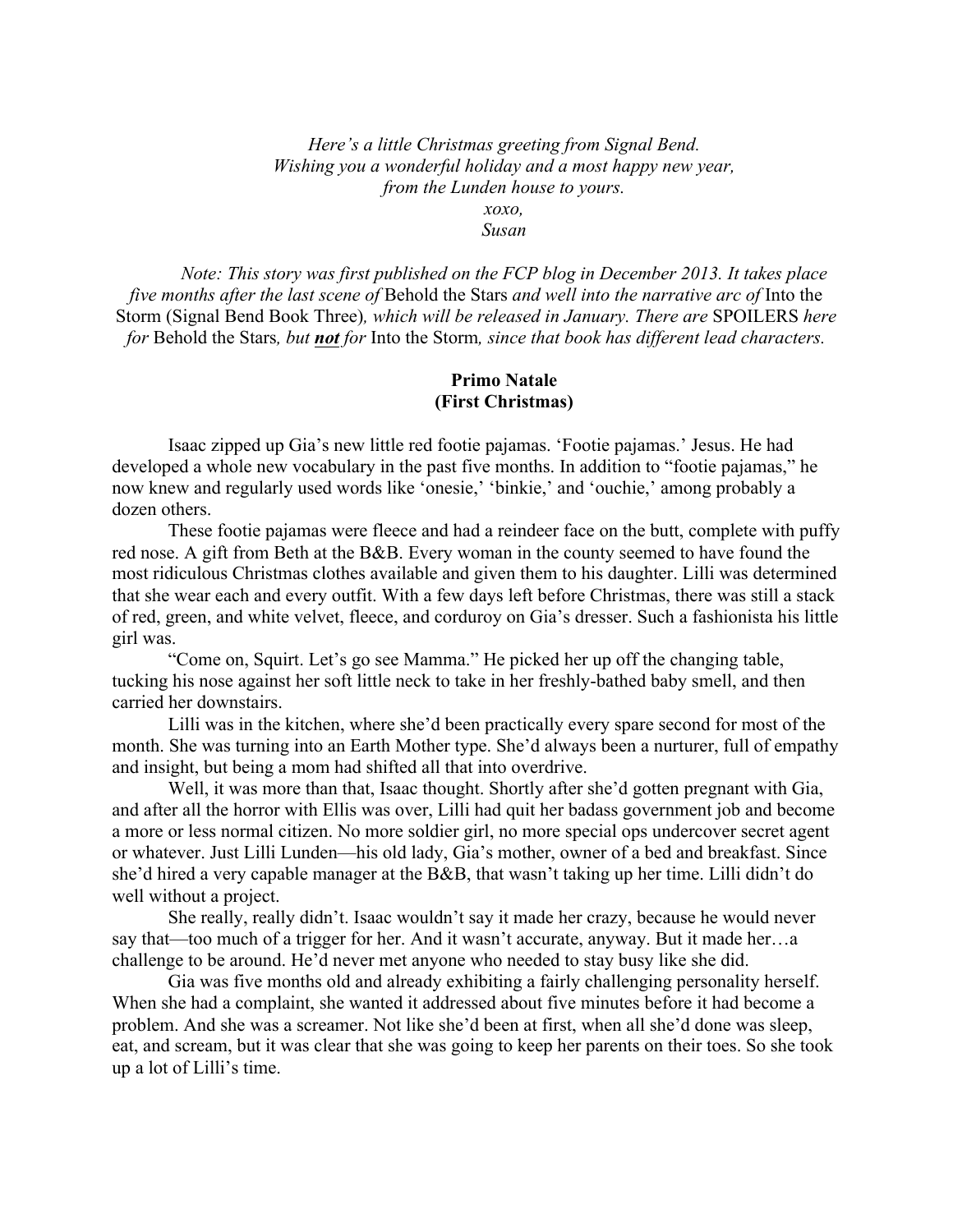What wasn't taken up by Gia, Lilli devoted to him and the house. She'd painted and decorated. She'd organized. She'd rearranged. When the weather was warm, she'd gardened. And she cooked. Nearly every night she made a fairly elaborate meal, usually for only the two of them. He took the leftovers to the clubhouse the next day. He certainly wasn't complaining, and neither were the guys, though Marie had pouted some, missing his years-long daily custom at the diner.

A couple of weeks earlier, Lilli, noting that it was Gia's first Christmas, started baking and decorating like a fiend. When Isaac pointed out that it was only *technically* Gia's first Christmas, that since she was too young to know what was going on, next year would be a bigger deal, Lilli had just waved him off. She wanted to get the traditions started now.

He knew that look she'd had in her eyes. So he stayed out of her way.

She was making some kind of deep-fried dough balls tonight. There were boxes of cookies stacked at one end of the long kitchen table; she'd been giving them out around town, and what was left was intended for the Horde Christmas party. She'd made gingerbread cookies earlier in the day. Isaac loved gingerbread, and the house was still redolent with the aroma. He'd made sure she left plenty back for him.

As soon as Gia saw her mom, she leaned out from Isaac's arms, reaching, until they were close enough to touch Lilli's back. Lilli looked over her shoulder, smiling. She had a light sweep of flour on her cheek. She leaned back and kissed Gia's nose.

"Hey, sweet thing. Did Daddy give you a bath?"

Isaac shifted Gia in his arms, sitting her up in a better hold, and she yelled to protest being pulled away from her mom.

"Hey—can you distract her for a few minutes? I'm almost done here, and I've got this hot oil. I don't like her so close to it."

"Sure, Sport. But she's looking for the feedbag, so we'll be at DEFCON 1 in about five minutes."

"That's why you're going to distract her, love. I'll be there in a couple of minutes." He brushed the flour from her cheek and kissed the spot. "Smells good."

Gia yelled louder and squirmed emphatically when he turned and walked into the living room, but he held her snugly and withstood the shrieking in his ear. "Come on, Squirt. Let's see the pretty."

There was a Christmas tree in the house for the first time in thirty years—since Isaac's grandparents had been alive, the last time the Lundens had kept Christmas at all. It wasn't the kind of tree he'd have picked. In fact, when Lilli had declared that it was the one, he'd been appalled. A Silvertip. It was tall and scrawny, with a skinny trunk, a huge, wide base and a spindly top. Lots of space between branches. Damn thing looked bald. He liked the Scotch pines, fluffy and triangular, the way Christmas trees were supposed to look. But she'd been adamant, and she cared more than he did.

Once the tree was decorated, he had to admit she'd been right. She had several boxes of ornaments from her childhood. The empty boxes, filled with old-fashioned packing straw, were still stacked in the dining room. They'd been full of gorgeous old glass and ceramic baubles, hand-painted and delicate. They wouldn't be putting these on the tree for the next few years, once Gia was on her feet. But this year, they were safe. They were all different sizes, some of them long and thin, and they dangled perfectly on the widely-spaced branches. With the small multicolored lights they'd gotten at Walmart, and the stained glass star that had been in one of those boxes, the tree was gorgeous. It made him feel calm to look at it.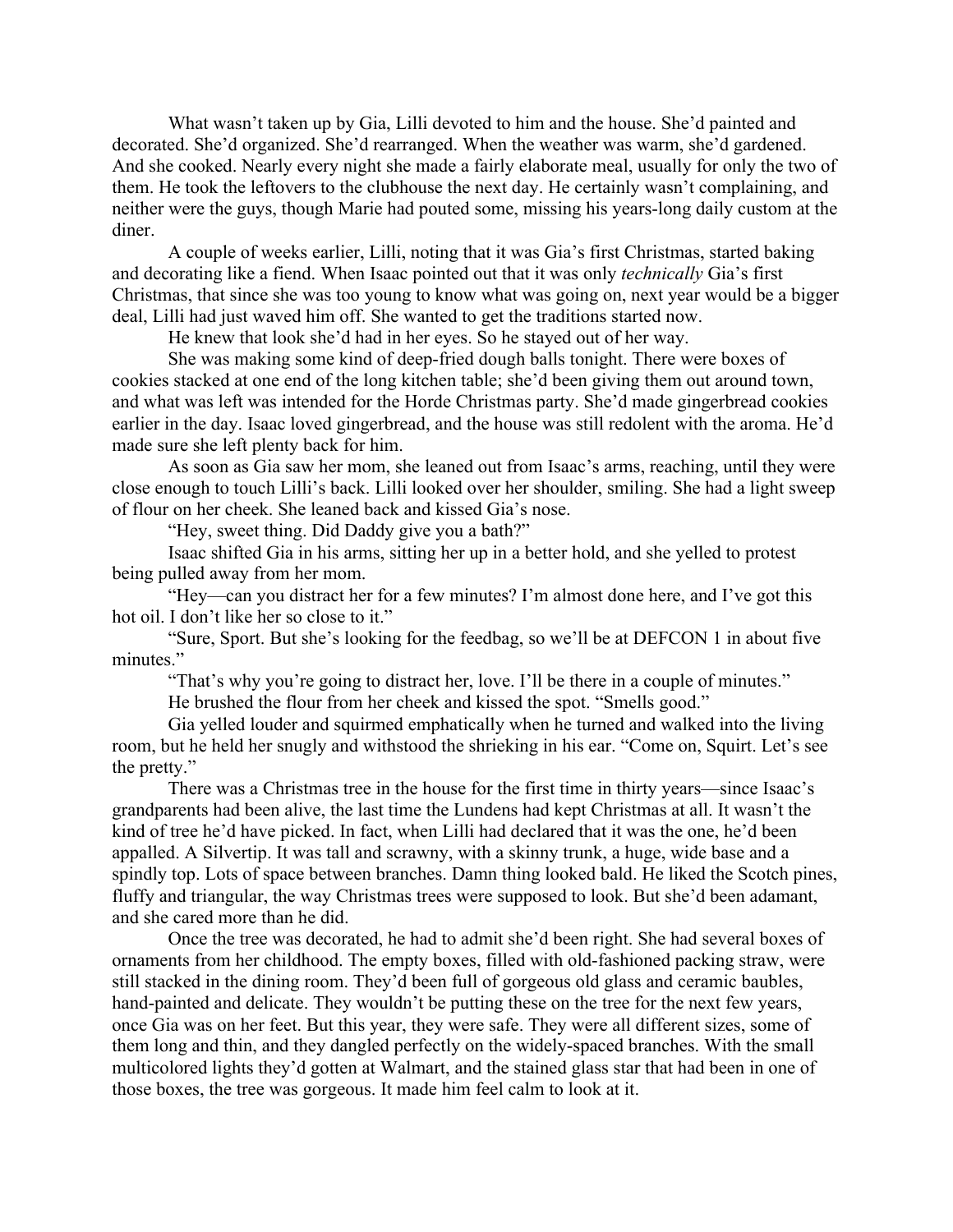And the smell—it was hard not to feel good when your house smelled like Christmas tree and gingerbread. A house full of his family. His wife and his child. It made his heart hurt to marvel at the place he'd gotten to in his life. He had everything.

The only lights on in the living room were the tree lights, and the glow of the fire, when Isaac walked to the tree with his baby girl. Gia quieted and settled right away, transfixed by the light and glimmer. She made a little cooing sound.

"I know, right? Mamma made a pretty."

She reached for a blown-glass icicle, iridescent in the lights, and Isaac pulled her hand back. Gia grunted angrily. He took a little wooden nutcracker off its branch instead and dangled it in front of her. She wasn't interested. She wanted the glass one. He took a step back, getting her out of touching range.

"No, Gia. Just to look at." Her little brow furrowed, and her little lower lip trembled. Damn, that got to him. For half a second, he actually considered letting her hold a blown-glass ornament that could hurt her if she broke it, just so her lip would stop. It wasn't even because that lip meant a screaming fit was brewing. He just hated to make her sad.

"Okay. Hand her over. Good work on the distraction, by the way." Lilli was standing in the doorway between the kitchen and the living room.

Saved by the boob. Isaac handed Gia over. She'd forgotten about the crushing disappointment she'd felt at not being able to eat the glass ornament and was now focused on the coming delights of her mother's chest.

"You want that pillow thing?" Lilli had a weird pillow that was shaped like a 'C.' She wore it around her waist sometimes when she nursed, like a lap desk for a baby.

"I'd rather have you."

He grinned. "You bet." It made him horny as fuck, and Lilli was rarely in the mood after she nursed, but he loved it anyway. He sat down on the big leather couch he'd recently built, stretching one leg along the back of the seat, and patted the cushion between his legs. "Get in here."

Lilli sat on the couch between his legs and pulled her shirt up. She got Gia settled and latched on, then rested against Isaac's chest. Damn, he loved this. He brushed her ponytail to the side and laid his hand on her shoulder, rubbing his thumb over his ink on the back of her neck.

She took a deep breath and hummed. He could feel her contentment in the vibration against his palm.

"What's that stuff you're making called again?"

"Struffoli. I used to make it with my Nonnie. Haven't made it since she died. I never made it on my own before, but it's not too hard." When Lilli was nursing Gia, she got a cadence to her speech so that every word was like a lullaby. Isaac thought it soothed him almost as much as it did Gia.

"It smells pretty great. Not gingerbread great, but great."

"That's just the deep-fried dough. When she's done eating, I'll make the honey syrup, and then…you'll renounce gingerbread."

"Not a chance. But I'm sure the struff-things are awesome." He kissed the side of her head. "You're so into this Christmas. Was it always a big thing for you?" She knew it wasn't a big thing for him. They'd had that talk when they were deciding to get a tree.

She sighed. Looking over her shoulder, Isaac watched Gia nurse, her eyes—his eyes, fresh and innocent in her beautiful little face—staring up at her mother, her chubby little hand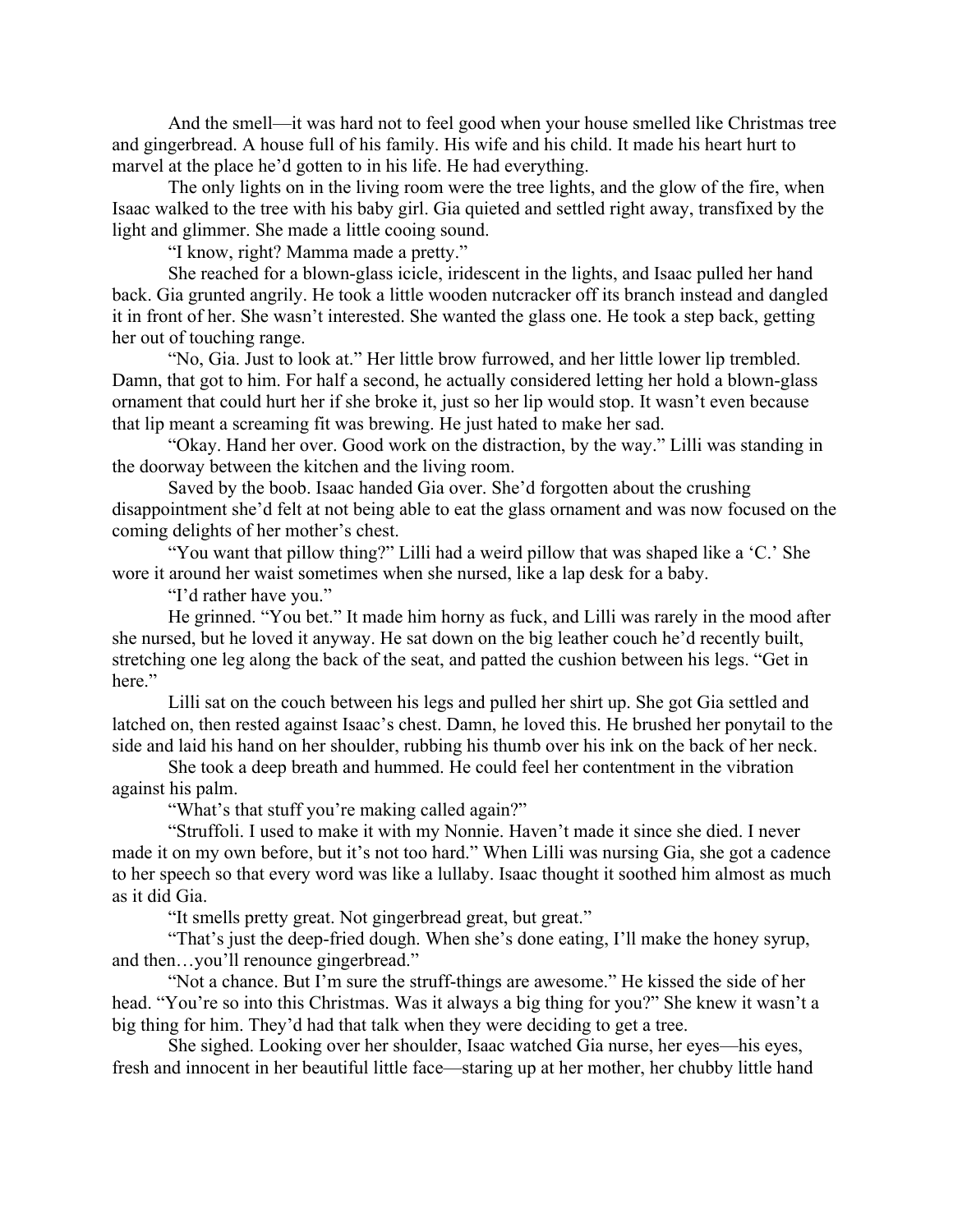curled quietly on Lilli's breast. Every now and then, the steady, focused rhythm of her cheeks would stop, and she'd make a tiny, happy whimper, then get back to work.

His life—how had he earned this life? How had he deserved it? He hadn't. He didn't. He knew he didn't. But he wanted to. He wanted to be worthy. And he would never let it go. It was everything.

"Nonnie loved Christmas. My mom did, too, though from what I remember, she was never as focused and organized as Nonnie. My mom would stop in the middle of baking cookies and take me off for a few hours, and we'd come back to a house full of smoke and little briquettes fused to the cookie sheet. Never a fire, though, that I remember. One year, she put up a tree but never decorated it. That was a bad year. I was seven. I ended up spending Christmas at the neighbors' house because my dad had to take my mom to the hospital. Nobody ever told me exactly what happened, but I think she tried to kill herself somehow."

Even while she spoke such sadness, Lilli's voice kept that soft, soothing lilt as she watched their daughter feed. "Anyway. When Nonnie came to live with us, Christmas got great. She brought all those ornaments with her—some of them were *her* nonna's—and she baked and baked. She started to teach me right away, too.

"Nonnie looked exactly like you'd expect an Italian grandmother to look." She turned her head a little and looked over her shoulder at him. "You know *The Exorcist*? The movie, not the book."

He nodded.

"She looked a lot—a *lot*—like Father Karras's mother. I mean, that lady was Greek, but you know—short, a little round, soft white hair rolled back in a bun, always in a plain dress. Like it had never stopped being 1954. But she wore these elaborately embroidered aprons, the kind that go over the chest and shoulders, almost like backless dresses. Except for church and sleep, that was Nonnie—dark dress, sensible shoes, fancy apron. For Christmas, those aprons got downright spangly. When I was twelve, one of my Christmas presents was a box of spangly aprons. She must have worked on those things for months. That was her way of saying she was proud of the woman I was becoming."

"I'm trying to imagine you in a fancy apron. The image isn't coming." Lilli wore a plain white kitchen apron, and even that look had taken an adjustment.

She laughed quietly. "Yeah. They weren't really me then. They're definitely not me now. But that was still my favorite Christmas present that year."

Gia unlatched with a *pop*, and Lilli covered that breast and set her on her shoulder. Isaac reached behind to grab a cloth diaper off the end table and lay it between Gia and Lilli. This was the scary part of sitting with them like this. Gia didn't spit up often, but when she did, she made it count.

He sat calmly while Lilli patted and rubbed on Gia's back. His little girl was fixed on him, her eyes on his even as her head bounced gently with Lilli's movements. She burped a little, then smiled—a wide, joyful grin. He chuckled. "Proud of yourself, huh?"

She always wanted both breasts at the last feed of the night. That burp had made some room; she was already sucking on Lilli's shoulder. When Gia was settled at the other breast, Lilli tucked herself more snugly against Isaac's chest.

"She wouldn't let us eat on Christmas Eve. At all. We'd be in the kitchen all day, but we couldn't eat until after Midnight Mass. We'd get home from church around one-thirty—in the morning—just *starving*, and she'd put out sandwiches and a bunch of stuff, and we'd eat before bed. Just the three of us. It was usually just the three of us. I know that made her sad. My dad had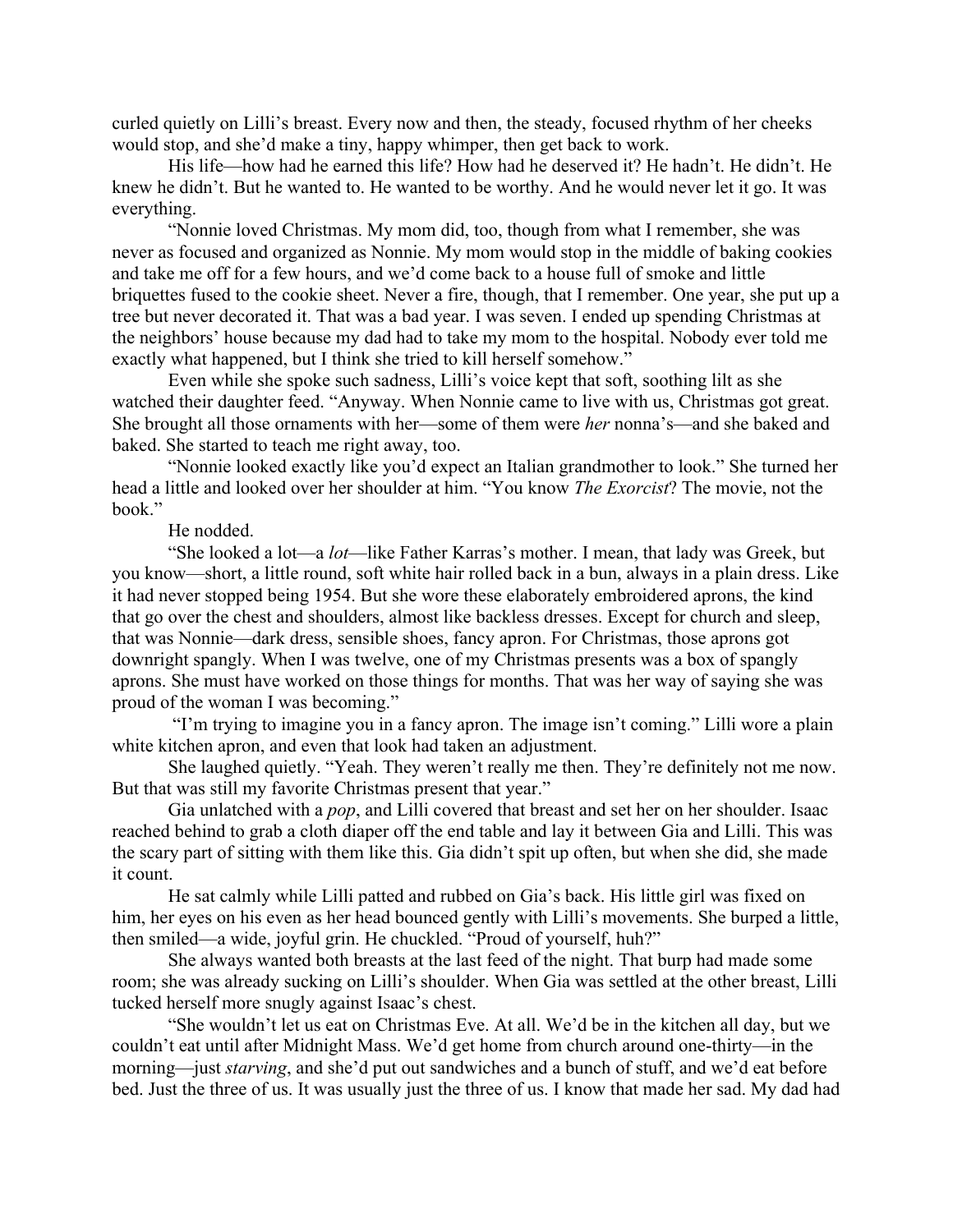two older brothers, but they both died in Vietnam. And my grandfather was dead. And my mom. So it was just us. But we cooked for the kind of family she missed, like all those people were with us. My dad said that she used to put out place settings for my uncles, but that was before she lived with us.

"Anyway, I'd get one present after Mass, and then we'd eat and clean up and go to bed. I never had Santa, but I had to wait until morning, and then there'd be a bunch of presents that hadn't been there the night before. We'd open presents and then spend the rest of the day eating. After dinner, no matter what, we took a walk and looked at the lights."

She looked over her shoulder again. "That was Christmas. I liked it. All of it. Even church. But then she died, and I went off to college, and my dad and I just sort of decided, without ever talking about it, that Christmas was done for us. And then he died, and all family stuff was done for me. I was out of family. But not anymore. I have you and Gia. And the Horde, even. I want Gia to have good memories like I have. I don't care about the religious stuff—that was always about making Nonnie happy—but I want the family stuff for her. The traditions that…I don't know. They *mean* family. Define it. Getting out Nonnie's ornaments, making struffoli and the other stuff we made together, I feel like she's here with me. I remember how much she loved us and how taking care of us made her so happy she'd break out into song. I want Gia to have touchstones like that."

Listening to Lilli talk, always keeping that lullaby tone, had made Isaac feel melancholy. He didn't have such touchstones. He didn't have memories like that to harken back to. His family was made of stern stock, even those who weren't abusive assholes. When there had been Christmas, it hadn't been what one might call merry, as such. There wasn't enough love for merriment. His mother had loved him, but she'd been weak and timorous, always fearful of incurring Big Ike's fisted wrath. Any gestures of affection from her had been furtive, a quick peck on the cheek after she'd made sure Big Ike wasn't looking. His old man hadn't wanted his boy soft, and he'd been of the mind that love turned a man into a woman. Martha, Isaac's sister, had it slightly better, because she was a girl and already a lost cause. The only person in his family who'd ever shown Isaac love with any kind of substance had been his Grandma Lunden. But she was a severe country woman, who'd just as likely finish a bear hug with cuff on the ear as with a kiss.

"I want that for Gia, too. I gotta tell ya, Sport—I'm a little jealous. I don't have memories like that. No traditions to speak of. I feel like a shit, though, for being jealous. You lost a lot."

Gia was sound asleep, off the breast and lolled back with her mouth open. Every now and then, her lips would go in a vague impression of sucking. Lilli covered herself and settled Gia on her chest. "I had something to lose. I guess that's as good as it is bad. I wouldn't change anything about my life, even to save pain."

That shocked the hell out of him, and he didn't believe it. "Come on, Lilli—"

She turned and tipped her head on his shoulder so she could meet his eyes. "Not one thing, Isaac. Not one thing. Not even that. It all—*all*—got us here, and it's the best my life has ever been. I think I'm the mother I am because of what I went through. I look at Gia, and I'm still stunned that she's actually here. And I think about the world differently now. I wouldn't ever want to live through it again, but I wouldn't change it if I could. I know how amazing what we have is. We fought hard to get it. I know you did things that still keep you up at night sometimes. But we can't regret any of it. We have to make it mean something."

Isaac looked into his old lady's eyes, the lights from their first Christmas tree flickering bright color against their grey depths. He lifted his hand and traced the scar in her eyebrow—the